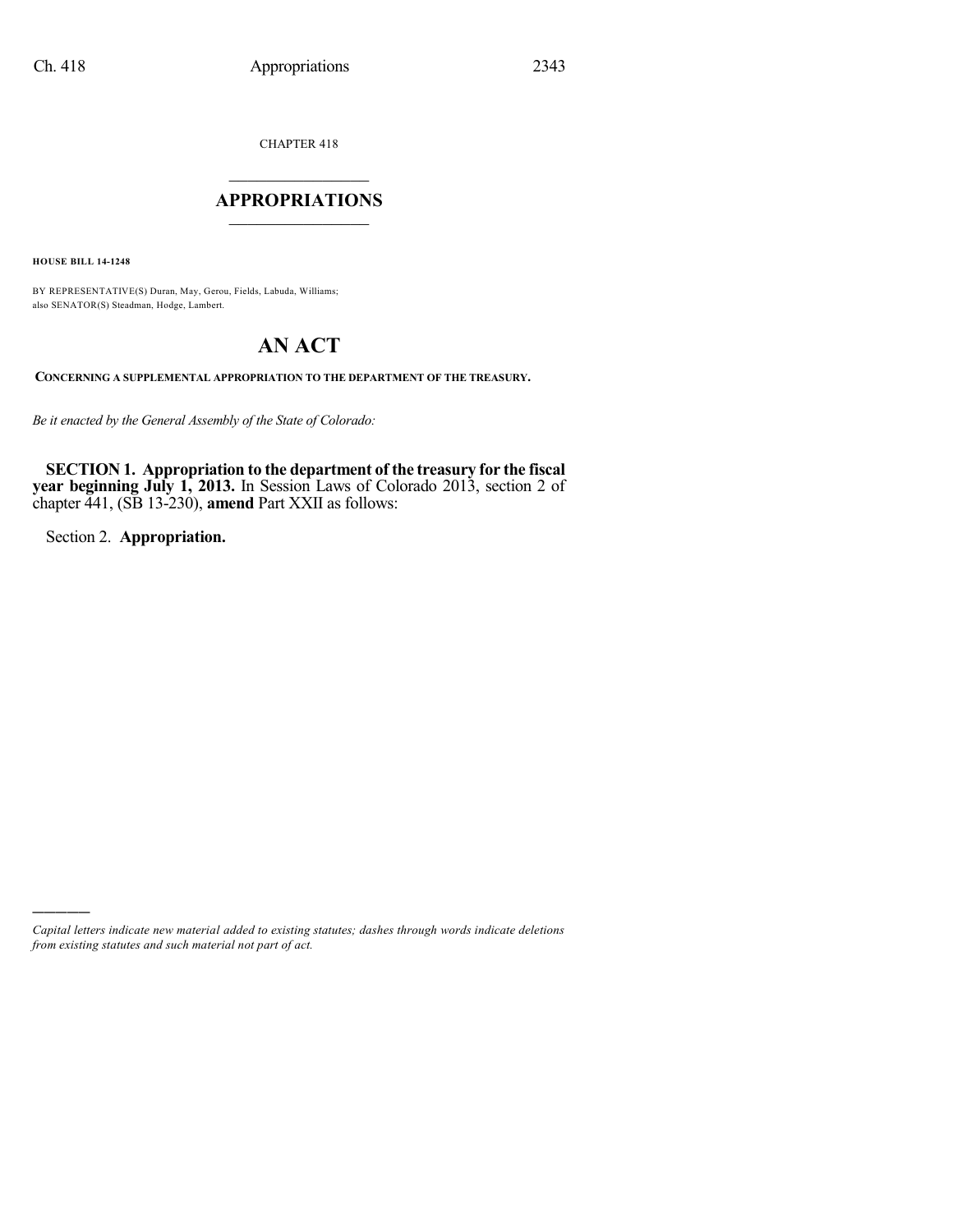# Ch. 418 Appropriations

|                           |              |                               | APPROPRIATION FROM            |                      |                                       |                                |
|---------------------------|--------------|-------------------------------|-------------------------------|----------------------|---------------------------------------|--------------------------------|
| ITEM &<br><b>SUBTOTAL</b> | <b>TOTAL</b> | <b>GENERAL</b><br><b>FUND</b> | <b>GENERAL</b><br><b>FUND</b> | CASH<br><b>FUNDS</b> | <b>REAPPROPRIATED</b><br><b>FUNDS</b> | <b>FEDERAL</b><br><b>FUNDS</b> |
|                           |              |                               | <b>EXEMPT</b>                 |                      |                                       |                                |
|                           |              |                               |                               |                      |                                       |                                |

#### **PART XXII DEPARTMENT OF THE TREASURY**

#### **(1) ADMINISTRATION**

| Personal Services        | 1,294,244    | 341,288 | 952.956 <sup>*</sup>   |
|--------------------------|--------------|---------|------------------------|
|                          |              | 221,520 | 1,072,724 <sup>a</sup> |
|                          | $(16.4$ FTE) |         |                        |
| Health, Life, and Dental | 205,040      | 95,536  | $109,504^b$            |
| Short-term Disability    | 3,626        | 2,275   | 1.351 <sup>b</sup>     |
| S.B. 04-257              |              |         |                        |
| Amortization             |              |         |                        |
| Equalization             |              |         |                        |
| Disbursement             | 68,330       | 42,694  | $25,636^b$             |
| S.B. 06-235              |              |         |                        |
| Supplemental             |              |         |                        |
| Amortization             |              |         |                        |
| Equalization             |              |         |                        |
| Disbursement             | 61,551       | 38,407  | $23.144^{b}$           |
| <b>Salary Survey</b>     | 57,620       | 34,834  | 22,786 <sup>b</sup>    |
| Merit Pay                | 34,197       | 19,956  | $14,241^b$             |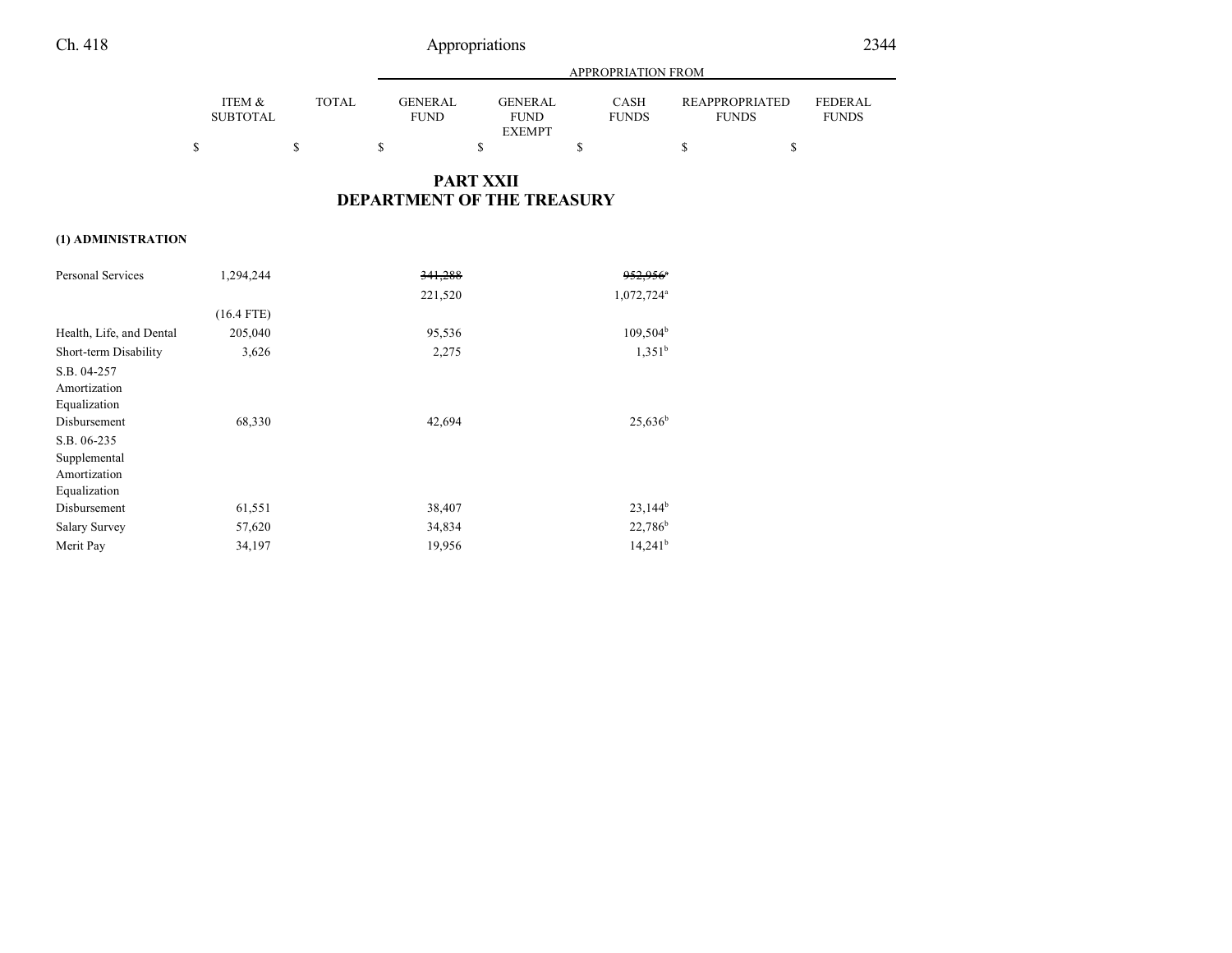| Workers' Compensation            |         |           |              |
|----------------------------------|---------|-----------|--------------|
| and Payment to Risk              |         |           |              |
| Management and                   |         |           |              |
| Property Funds                   | 2,258   | 2,258     |              |
| <b>Operating Expenses</b>        | 176,231 | 176,231   |              |
|                                  | 182,798 | 182,798   |              |
| <b>Information Technology</b>    |         |           |              |
| Asset Maintenance                | 12,568  | 6,284     | $6,284^b$    |
| Legal Services                   |         |           |              |
| for 575 hours                    | 52,371  | 26,186    | $26,185^b$   |
| Purchase of Services             |         |           |              |
| from Computer Center             | 53,902  | 53,902    |              |
| Colorado State Network           | 11,275  | 11,275    |              |
| Capitol Complex                  |         |           |              |
| Leased Space                     | 69,017  | 69,017    |              |
| <b>COFRS</b> Modernization       | 101,116 | 45,502    | $55,614^b$   |
| Information                      |         |           |              |
| <b>Technology Security</b>       | 680     | 680       |              |
| <b>Charter School Facilities</b> |         |           |              |
| <b>Financing Services</b>        | 5,000   |           | $5,000(I)^c$ |
| Discretionary Fund               | 5,000   | 5,000     |              |
|                                  |         |           |              |
|                                  |         | 2,220,593 |              |

<sup>a</sup> Of this amount, \$887,488 \$1,007,256 shall be from cash management transaction fees in accordance with Section 24-36-120, C.R.S., and \$65,468 shall be from the Unclaimed Property Trust Fund created in Section 38-13-116.5 (1) (a), C.R.S.

<sup>b</sup> These amounts shall be from the principal balance of the Unclaimed Property Trust Fund created in Section 38-13-116.5 (2), C.R.S.

Ch. 418 Appropriations 2345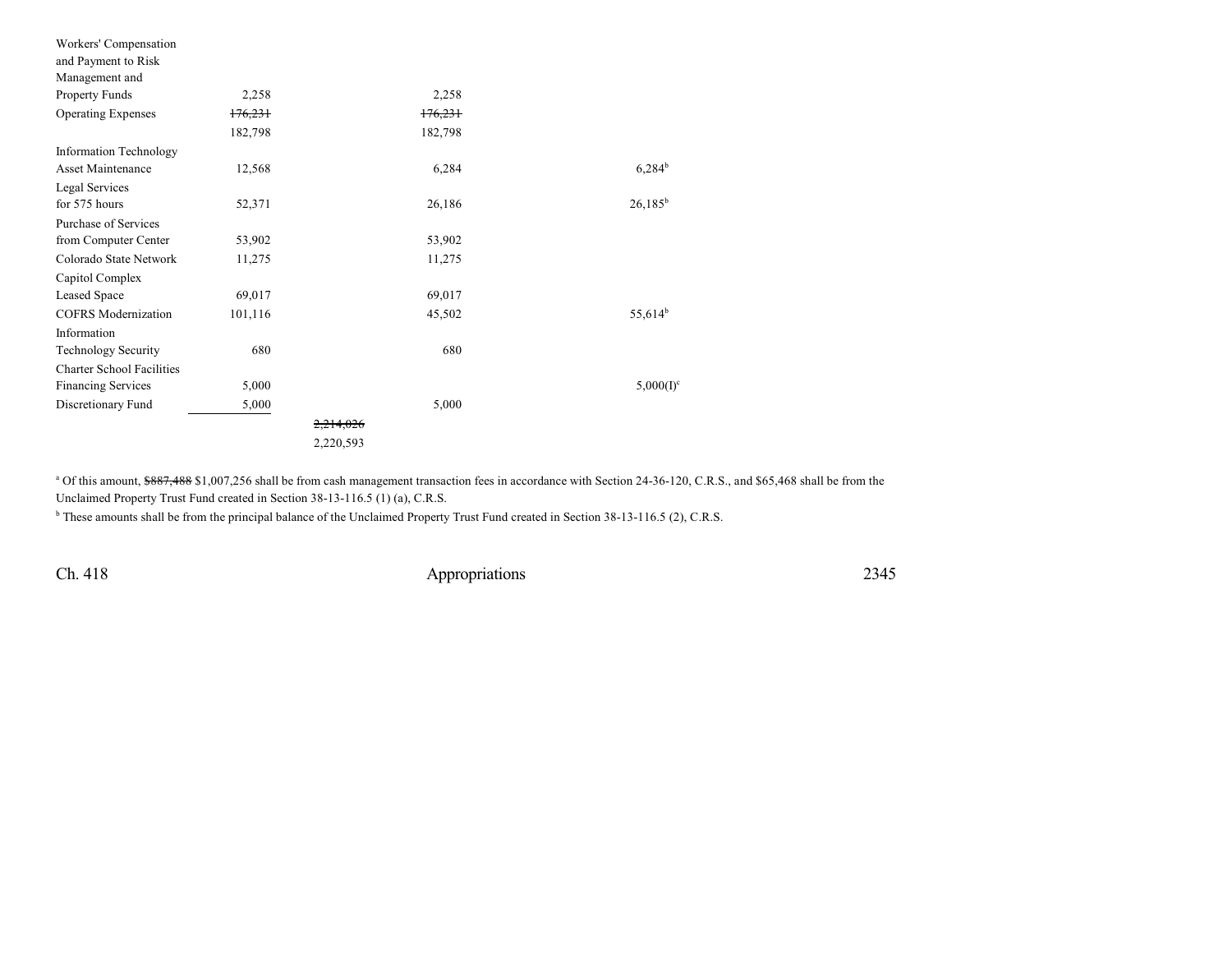|                           |       |                               | <b>APPROPRIATION FROM</b> |                             |                                       |                                |
|---------------------------|-------|-------------------------------|---------------------------|-----------------------------|---------------------------------------|--------------------------------|
| ITEM &<br><b>SUBTOTAL</b> | TOTAL | <b>GENERAL</b><br><b>FUND</b> | GENERAL<br><b>FUND</b>    | <b>CASH</b><br><b>FUNDS</b> | <b>REAPPROPRIATED</b><br><b>FUNDS</b> | <b>FEDERAL</b><br><b>FUNDS</b> |
|                           |       |                               | <b>EXEMPT</b>             |                             |                                       |                                |
|                           |       |                               |                           |                             |                                       |                                |

<sup>c</sup> This amount shall be from the Charter School Financing Administrative Cash Fund in accordance with Section 22-30.5-406 (1) (c) (I), C.R.S. Moneys from the Charter School Financing Administrative Cash Fund are continuously appropriated and are included as information for purposes of complying with the limitation on state fiscal year spending imposed by Section 20 of Article X of the State Constitution.

| (2) UNCLAIMED PROPERTY PROGRAM   |         |           |                         |
|----------------------------------|---------|-----------|-------------------------|
| Personal Services                | 781,790 |           | 781,790 <sup>a</sup>    |
|                                  |         |           | $(15.5$ FTE)            |
| <b>Operating Expenses</b>        | 131,869 |           | 131,869 <sup>a</sup>    |
| Promotion and                    |         |           |                         |
| Correspondence                   | 200,000 |           | $200,000^a$             |
| Leased Space                     | 57,189  |           | $57,189^a$              |
| <b>Contract Auditor Services</b> | 800,000 |           | 800,000(1) <sup>b</sup> |
|                                  |         | 1,970,848 |                         |

a These amounts shall be from the principal balance of the Unclaimed Property Trust Fund created in Section 38-13-116.5 (1) (a), C.R.S.

<sup>b</sup> This amount shall be from revenues collected by contract auditors, is continuously appropriated pursuant to Section 38-13-116.5 (2) (b), C.R.S., and is included in the Long Bill for informational purposes only.

#### **(3) SPECIAL PURPOSE**

Senior Citizen and Disabled Veteran Property Tax Exemption 105,200,000  $105,200,000(I)^a$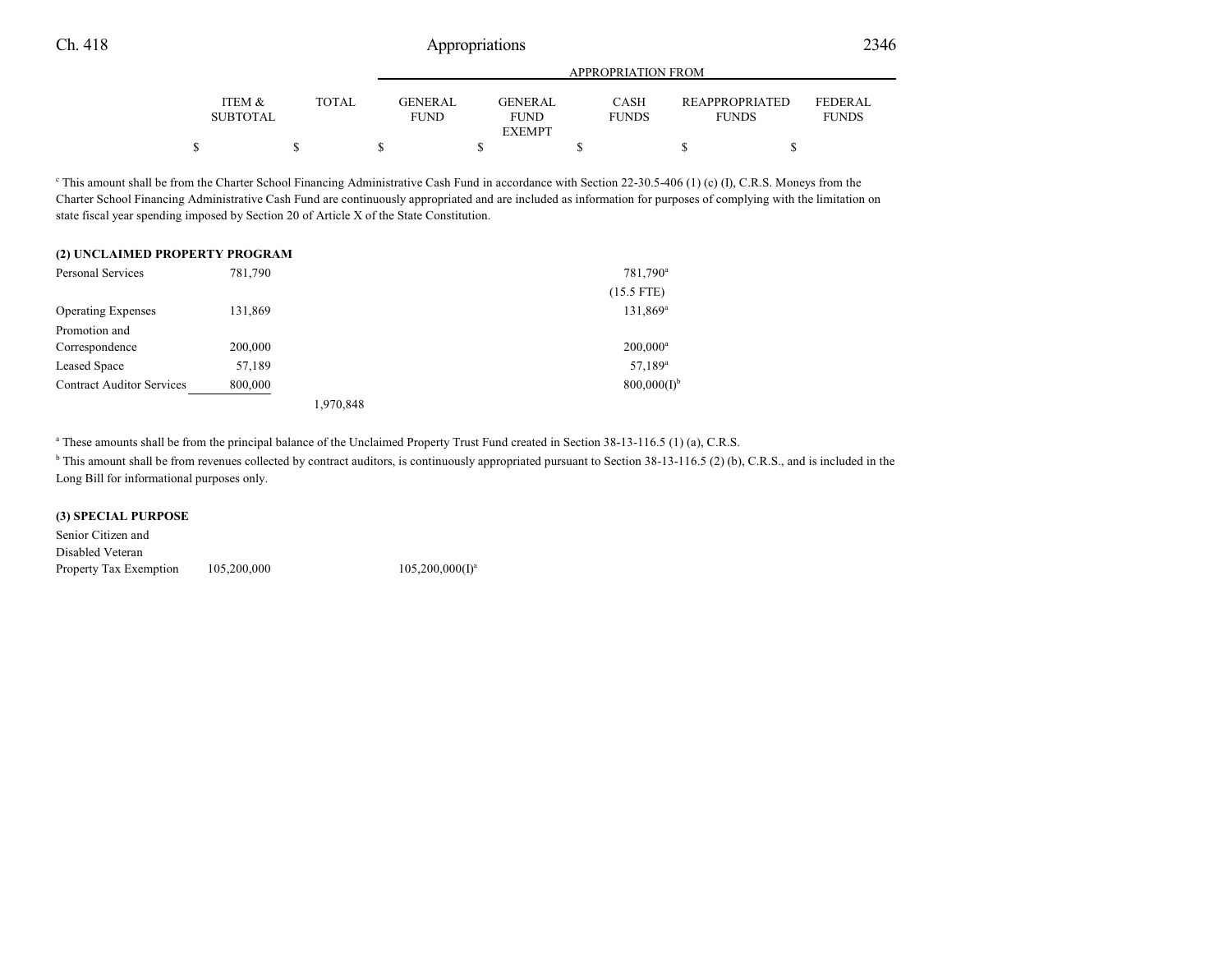| Fire and Police         |             |             |                              |                               |                               |
|-------------------------|-------------|-------------|------------------------------|-------------------------------|-------------------------------|
| Pension Association -   |             |             |                              |                               |                               |
| Old Hire Plans          | 25,321,079  |             | $10,000,000(1)$ <sup>b</sup> | $15,321,079$ (I) <sup>c</sup> |                               |
| CoverColorado           | 36,511,694  |             |                              |                               | $36,511,694(1)$ <sup>d</sup>  |
| Highway Users Tax       |             |             |                              |                               |                               |
| Fund - County Payments  | 192,906,168 |             |                              |                               | $192,906,168(1)$ <sup>e</sup> |
| Highway Users Tax Fund  |             |             |                              |                               |                               |
| - Municipality Payments | 131,411,939 |             |                              |                               | $131,411,939(1)$ <sup>e</sup> |
|                         |             | 491,350,880 |                              |                               |                               |

<sup>a</sup> Pursuant to Section 3.5 (3) of Article X of the State Constitution, this amount is not subject to the limitation on General Fund appropriations set forth in Section 24-75-201.1, C.R.S., because enactment of this constitutional provision by the people of Colorado constitutes voter approval of a weakening of such limitation. This amount reflects the estimate of the moneys that shall be paid to fully reimburse counties pursuant to Section 39-3-207 (4) (a), C.R.S., for lost property tax revenues as a result of property owners claiming the exemption.

<sup>b</sup> This amount reflects the required transfer to the Fire and Police Pension Association for old hire pension plans pursuant to Section 31-30.5-307 (3), C.R.S., and is included in the Long Bill for informational purposes for the purpose of complying with the limitation on state fiscal year spending imposed by Section 20 of Article X of the State Constitution and Section 24-77-103, C.R.S. This amount shall not be deemed to be an appropriation subject to the limitations of Section 24-75-201.1, C.R.S.

<sup>c</sup> This amount shall be from the General Fund Exempt Account created in Section 24-77-103.6 (2), C.R.S. This amount reflects the required transfer to the Fire and Police Pension Association for old hire pension plans pursuant to Section 31-30.5-307 (3), C.R.S., and is included in the Long Bill for informational purposes for the purpose of complying with the limitation on state fiscal year spending imposed by Section 20 of Article X of the State Constitution and Section 24-77-103, C.R.S. This amount shall not be deemed to be an appropriation subject to the limitations of Section 24-75-201.1, C.R.S.

<sup>d</sup> This amount represents estimated transmittals from the Unclaimed Property Trust Fund, created in Section 38-13-116.5 (1) (a), C.R.S. Pursuant to Section 38-13-116.5 (2.7) (a.5) (I), C.R.S., the Treasurer is required to transfer from the principal and interest of the fund to CoverColorado in the amount requested by CoverColorado. Moneys comprising the principal of the Unclaimed Property Trust Fund do not constitute fiscal year spending of the State for purposes of Section 20 of Article X of the State Constitution. In addition, pursuant to Section 24-77-102 (15) (b) (XII) and (16) (b) (II), C.R.S., CoverColorado is defined as a "special purpose authority" and thus is not considered part of the State for purposes of Section 20 of Article X of the State Constitution.

Ch. 418 Appropriations 2347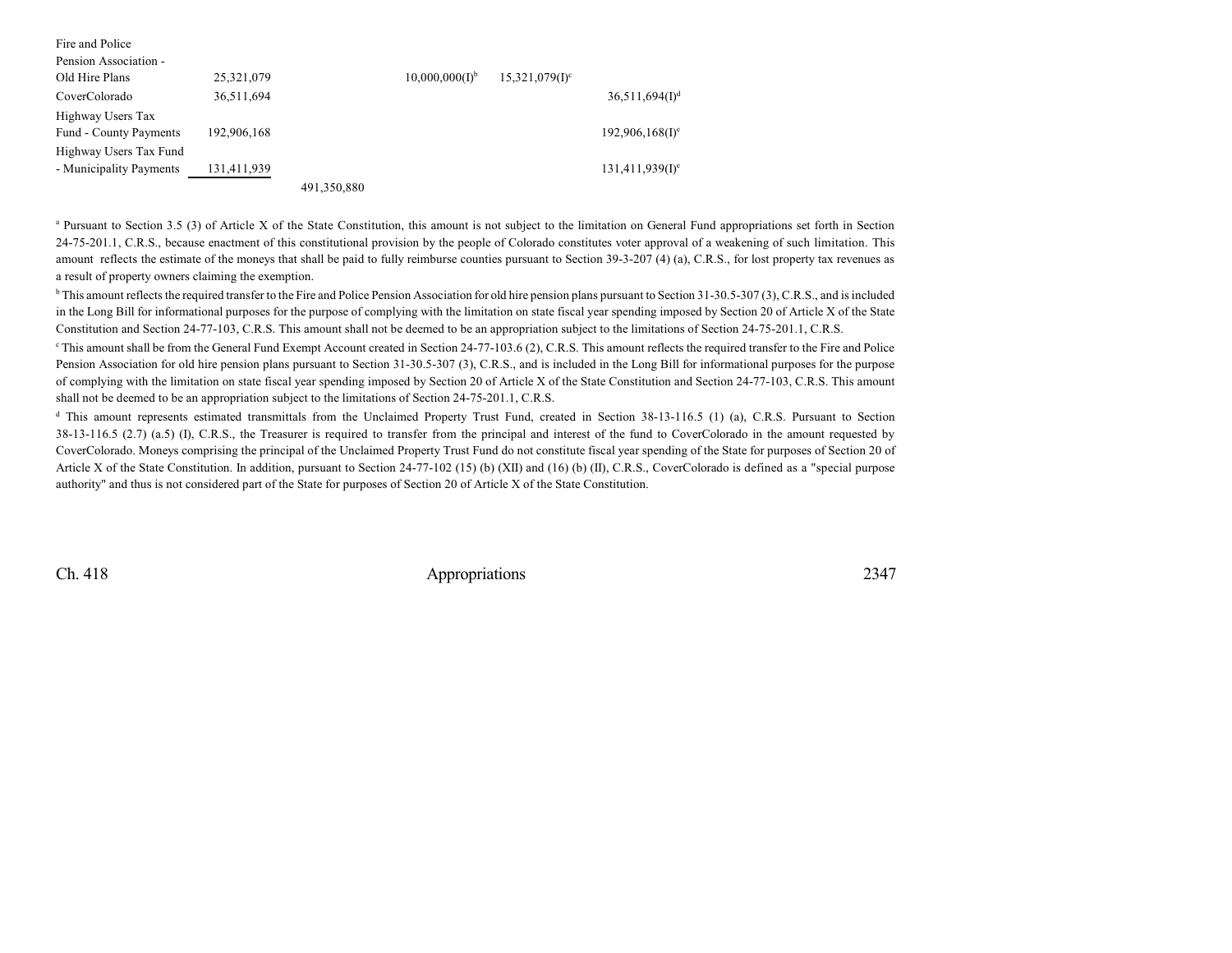|                                      |       | APPROPRIATION FROM             |                                |                             |                                       |                                |
|--------------------------------------|-------|--------------------------------|--------------------------------|-----------------------------|---------------------------------------|--------------------------------|
| <b>ITEM &amp;</b><br><b>SUBTOTAL</b> | TOTAL | <b>GENER AL</b><br><b>FUND</b> | <b>GENER AL</b><br><b>FUND</b> | <b>CASH</b><br><b>FUNDS</b> | <b>REAPPROPRIATED</b><br><b>FUNDS</b> | <b>FEDERAL</b><br><b>FUNDS</b> |
|                                      |       |                                | <b>EXEMPT</b>                  |                             |                                       |                                |
|                                      |       |                                |                                |                             |                                       |                                |

APPROPRIATION FROM

 $^{\circ}$  These amounts represent estimated allocations from the Highway Users Tax Fund, created in Section 43-4-201 (1) (a), C.R.S. These estimates of distributions of revenues to counties and municipalities pursuant to Sections 43-4-205, 207, and 208, C.R.S. are included for informational purposes for the purpose of complying with the limitation on state fiscal year spending imposed by Section 20 of Article X of the State Constitution.

### **TOTALS PART XXII**

| (TREASURY) | <del>\$495,535,754</del>                   | <del>\$116.171.325</del> * | \$15.321.079 <sup>b</sup> | \$364,043,350°         |
|------------|--------------------------------------------|----------------------------|---------------------------|------------------------|
|            | $$495,542,321$ $$116,058,124$ <sup>a</sup> |                            |                           | $$364,163,118^{\circ}$ |

<sup>a</sup> Of this amount, \$115,200,000 is not subject to the limitation on General Fund appropriations imposed by Section 24-75-201.1, C.R.S., and contains an (I) notation. <sup>b</sup> This amount shall be from the General Fund Exempt Account created in Section 24-77-103.6 (2), C.R.S. This amount represents transfers to the Fire and Police Pension Association for old hire pension plans and contains an (I) notation. This amount is included as information for purposes of complying with the limitation on state fiscal year spending imposed by Section 20 of Article X of the State Constitution. This amount, transferred pursuant to Section 31-30.5-307 (2), C.R.S., shall not be deemed to be an appropriation subject to the limitations of Section 24-75-201.1, C.R.S.

<sup>c</sup> Of this amount, \$361,634,801 contains an (I) notation and \$324,318,107 represents allocations of Highway Users Tax Fund revenues to counties and municipalities pursuant to Sections 43-4-205, 207, and 208, C.R.S.